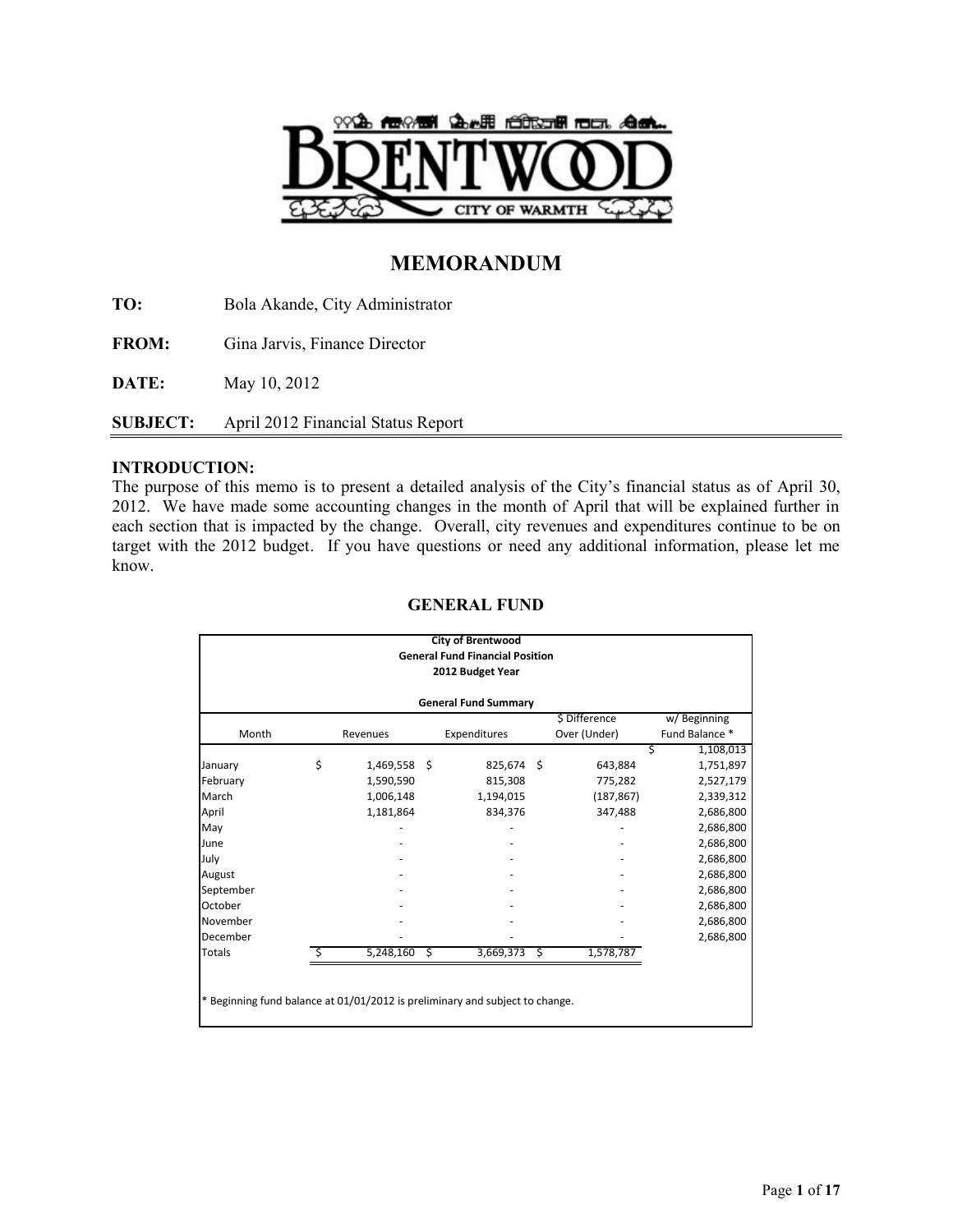#### **General Fund Revenue**

Total General Fund revenue through April 2012 is ahead of 2011 and about \$780k higher than the 2012 budget. The following section provides detail information for the City's General Fund revenue.

#### **Total Revenue:**



## **Taxes:**

Ad valorem tax revenue is posted to the General Fund in November. Year to date sales tax revenue is on pace with 2011 and is tracking higher than the 2012 budget through April. Utility tax revenue is slightly below 2011 and the 2012 budget at 30.88% of the 2012 budget. We will need to monitor this revenue source in the next few months to determine if this will resolve itself during the peak summer months for electric usage. Other tax revenue includes the road  $\&$  bridge tax, financial institution tax, railroad  $\&$ utility tax, state motor fuel tax and cigarette tax. These taxes combined are right on target with the 2012 budget at 38.38%.

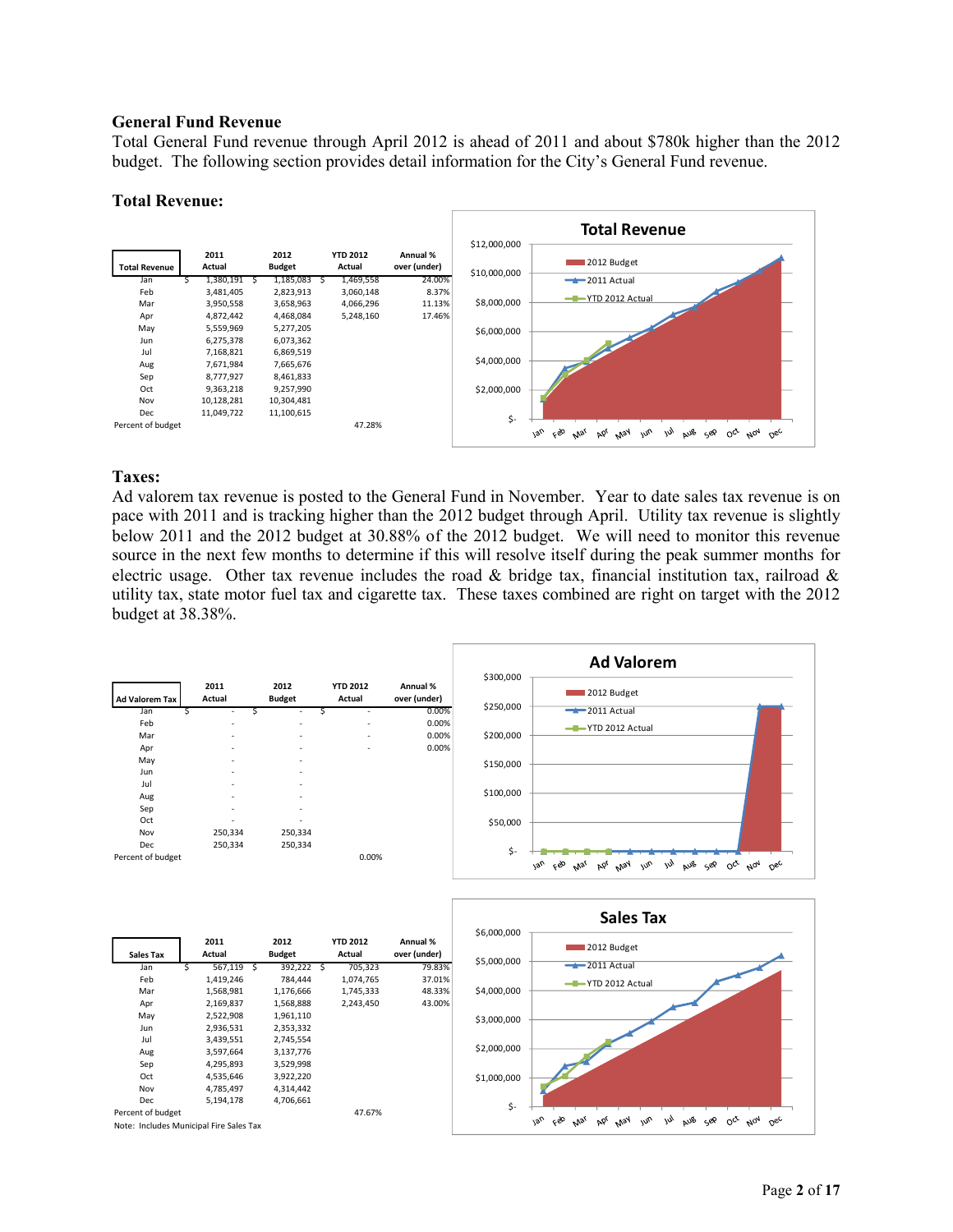

#### **Licenses and Permits:**

Dec 641,284

Percent of budget 38.38%

Business license revenue is right on target with last year and the 2012 budget. Building permits are still down compared to the 2012 budget but we anticipate a steady increase in this revenue source as current development projects in the city move forward. Other license and permit revenue includes liquor licenses, automobile licenses, occupancy permits, planning/zoning applications, electrical permits and plumbing permits. These revenue sources continue to track higher than 2011 and reflect 47.22% of the 2012 budget.

\$-

lan feb Mar kbi May Inn

Jul Aus sep oct Nov Dec

|                                                             |                                                                                                                 |                                                                                                                 |                                                |                                       | 2012 Budget<br><b>Business Licenses</b>                                                                                                                             |
|-------------------------------------------------------------|-----------------------------------------------------------------------------------------------------------------|-----------------------------------------------------------------------------------------------------------------|------------------------------------------------|---------------------------------------|---------------------------------------------------------------------------------------------------------------------------------------------------------------------|
|                                                             |                                                                                                                 |                                                                                                                 |                                                |                                       | $-2011$ Actual<br>\$1,600,000                                                                                                                                       |
| <b>Business</b><br><b>Licenses</b>                          | 2011<br>Actual                                                                                                  | 2012<br><b>Budget</b>                                                                                           | <b>YTD 2012</b><br>Actual                      | Annual %<br>over (under)              | -T-YTD 2012 Actual<br>\$1,400,000                                                                                                                                   |
| Jan<br>Feb<br>Mar<br>Apr<br>May<br>Jun<br>Jul<br>Aug<br>Sep | 400,722<br>1,229,367<br>1,282,900<br>1,300,266<br>1,321,231<br>1,330,190<br>1,337,975<br>1,340,437<br>1,345,418 | 388,926<br>1,231,599<br>1,270,492<br>1,283,456<br>1,296,420<br>1,296,420<br>1,296,420<br>1,296,420<br>1,296,420 | 349,650<br>1,235,603<br>1,295,097<br>1,327,104 | $-10.10\%$<br>0.33%<br>1.94%<br>3.40% | \$1,200,000<br>\$1,000,000<br>\$800,000<br>\$600,000<br>\$400,000                                                                                                   |
| Oct<br>Nov<br>Dec<br>Percent of budget                      | 1,351,683<br>1,357,050<br>1,357,691                                                                             | 1,296,420<br>1,296,420<br>1,296,420                                                                             | 102.37%                                        |                                       | \$200,000<br>\$-<br>$\omega$<br>çèo<br>18 <sub>U</sub><br>w <sub>U</sub><br>aus<br>$O_{Q'}$ $M_{Q_1}$<br>$0e^{\mathcal{C}}$<br>bb <sub>l</sub><br>May<br>Mar<br>ح⊗ی |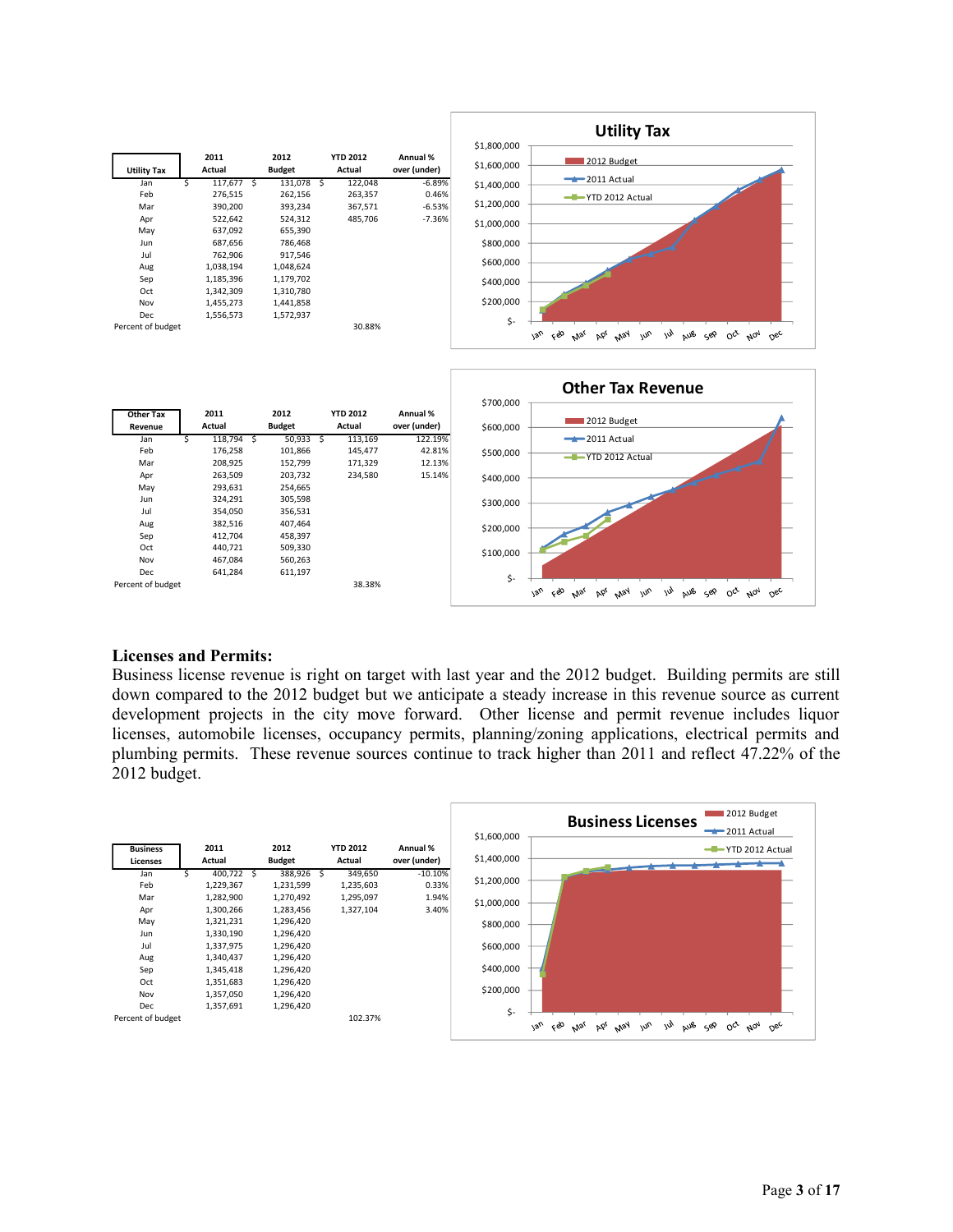

|                   |             |            |        |         |           | -ZUII ACLUdI                                                                                                                          |
|-------------------|-------------|------------|--------|---------|-----------|---------------------------------------------------------------------------------------------------------------------------------------|
| Jan               | 17,231<br>S | $8,417$ \$ | 17,402 | 106.75% | \$160,000 |                                                                                                                                       |
| Feb               | 22,983      | 16,834     | 24,098 | 43.15%  | \$140,000 | YTD 2012 Actual                                                                                                                       |
| Mar               | 27,905      | 25,251     | 42,937 | 70.04%  |           |                                                                                                                                       |
| Apr               | 33,348      | 33,668     | 47,694 | 41.66%  | \$120,000 |                                                                                                                                       |
| May               | 49,201      | 42,085     |        |         | \$100,000 |                                                                                                                                       |
| Jun               | 99,789      | 50,502     |        |         |           |                                                                                                                                       |
| Jul               | 188,618     | 58,919     |        |         | \$80,000  |                                                                                                                                       |
| Aug               | 72,710      | 67,336     |        |         | \$60,000  |                                                                                                                                       |
| Sep               | 108,968     | 75,753     |        |         |           |                                                                                                                                       |
| Oct               | 112,927     | 84,170     |        |         | \$40,000  |                                                                                                                                       |
| Nov               | 116,951     | 92,587     |        |         | \$20,000  |                                                                                                                                       |
| <b>Dec</b>        | 139,542     | 101,000    |        |         | \$-       |                                                                                                                                       |
| Percent of budget |             |            | 47.22% |         |           | $\omega$<br>13 <sub>U</sub><br>ceo<br>alla<br>$w^{\circ}$<br>$O_{c}$<br>دو⊘<br><b>May</b><br>∩∝<br>$A_{07}$<br>Mar<br>bb <sub>l</sub> |
|                   |             |            |        |         |           |                                                                                                                                       |

#### **Fines and Forfeitures:**

Fines and forfeitures continue to be coming in less than anticipated in the 2012 Budget at only 26.58% and are below 2011 levels. During the month of April, we were able to determine that the number of tickets issued through March was less than the prior year which would explain the revenue decline. The police department has indicated that a 2<sup>nd</sup> traffic officer will be starting in mid-May so we should start to see the number of tickets increase at that point.

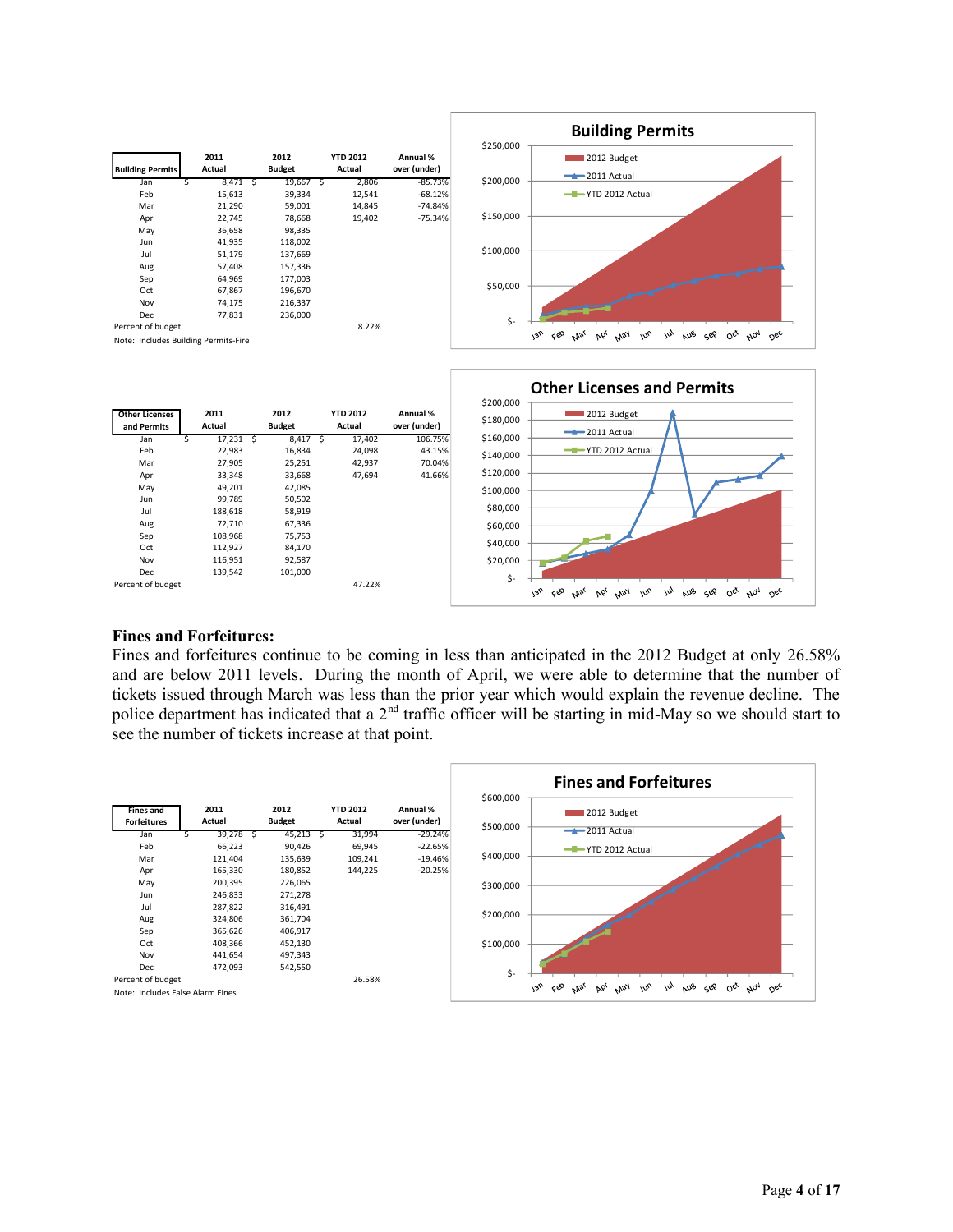#### **Intergovernmental:**

Intergovernmental revenue includes anticipated grant revenue, revenue from the library and the City of Rock Hill. In April, we made an accounting change to move reimbursements from the DEA to intergovernmental revenue. Previously this revenue was posted directly to the police department overtime account. In the overtime analysis, you will see that this accounting change resulted in an increase in police overtime which now reflects actual costs for overtime in the department. It is important to note that a portion of the overtime is funded by the DEA. Total year to date revenue is 63.46% of the 2012 budget.



#### **Charges for Services:**

Charges for services include revenue from parks and recreation, garbage and public safety services. Year to date, this revenue source is on track with 2011 but below budget at 24.29%. We will need to consult with Parks and Recreation to determine if this budget shortfall is expected to be recouped in the coming months due to the seasonal nature of some of the revenue such as Rink Fees and Ice Rink Rentals.

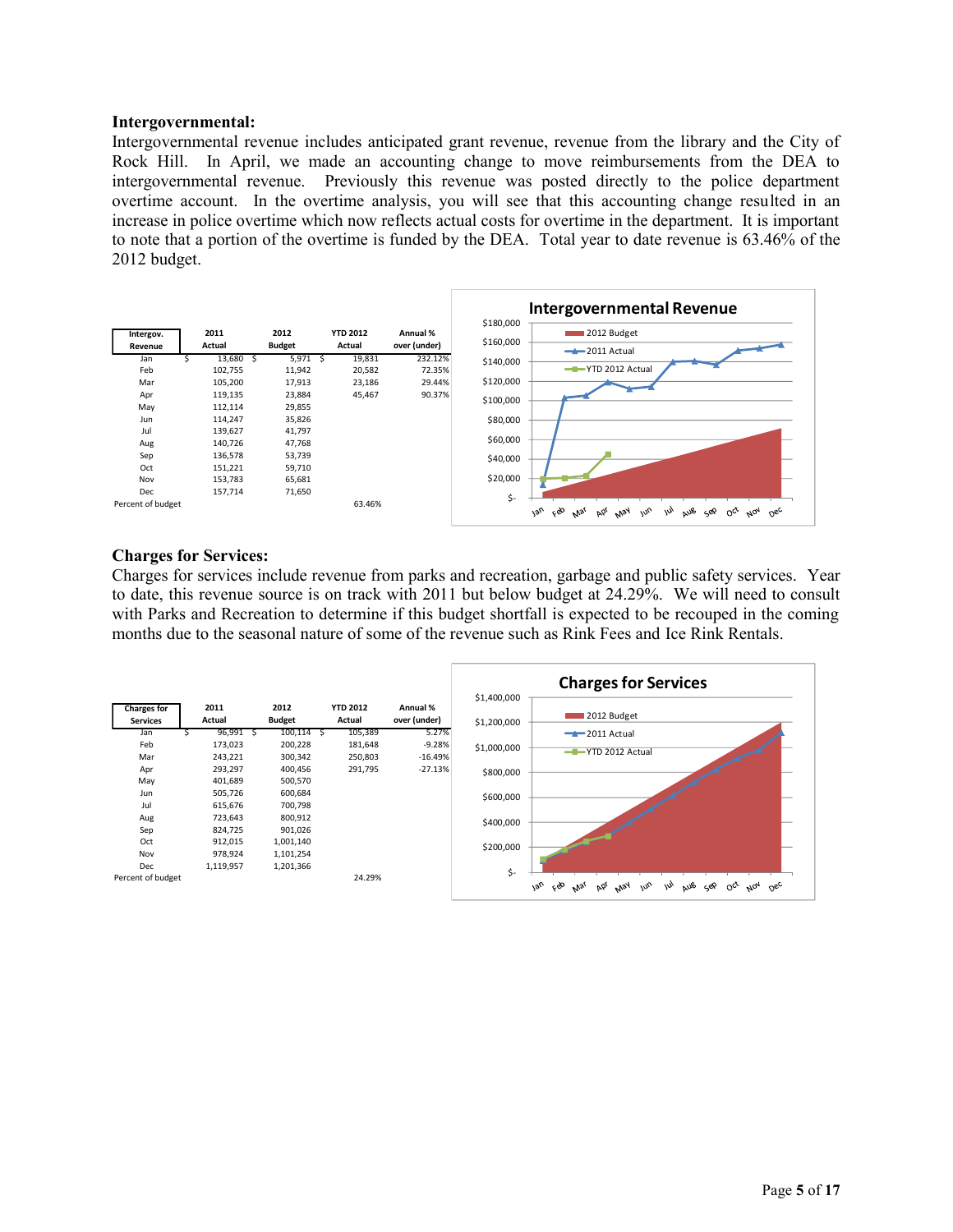#### **Investment Income:**

Investment income from the City's money market account will now be posted monthly. Further analysis and development of an investment program is still to come.



#### **Miscellaneous:**

The 2012 budget for miscellaneous revenue includes TIF reimbursements, TDD collection fees, and a litigation settlement. These revenues total \$432,000 and will not come in steadily on a monthly basis. In April, we received the 2011 TIF Reimbursement in the amount of \$357k.

| <b>Miscellaneous</b><br>Revenue | 2011<br>Actual | 2012<br><b>Budget</b> | <b>YTD 2012</b><br>Actual |         | Annual %<br>over (under) |
|---------------------------------|----------------|-----------------------|---------------------------|---------|--------------------------|
| Jan                             | 152S           | 40.042 S              |                           | 1.922   | $-95.20%$                |
| Feb                             | (737)          | 80.084                |                           | 32.101  | $-59.92%$                |
| Mar                             | (19,708)       | 120,126               |                           | 44.938  | $-62.59%$                |
| Apr                             | (17, 979)      | 160,168               |                           | 407.347 | 154.32%                  |
| May                             | (15.324)       | 200.210               |                           |         |                          |
| Jun                             | (12, 250)      | 240.252               |                           |         |                          |
| Jul                             | (9,055)        | 280.294               |                           |         |                          |
| Aug                             | (6,619)        | 320,336               |                           |         |                          |
| Sep                             | 37,151         | 360,378               |                           |         |                          |
| Oct                             | 39.964         | 400.420               |                           |         |                          |
| Nov                             | 47,057         | 440.462               |                           |         |                          |
| <b>Dec</b>                      | 64.487         | 480.500               |                           |         |                          |
| Percent of budget               |                |                       |                           | 84.78%  |                          |

Note: Includes TIF Reimbursements, TDD Collections Fees and Comm Litigation Settlement

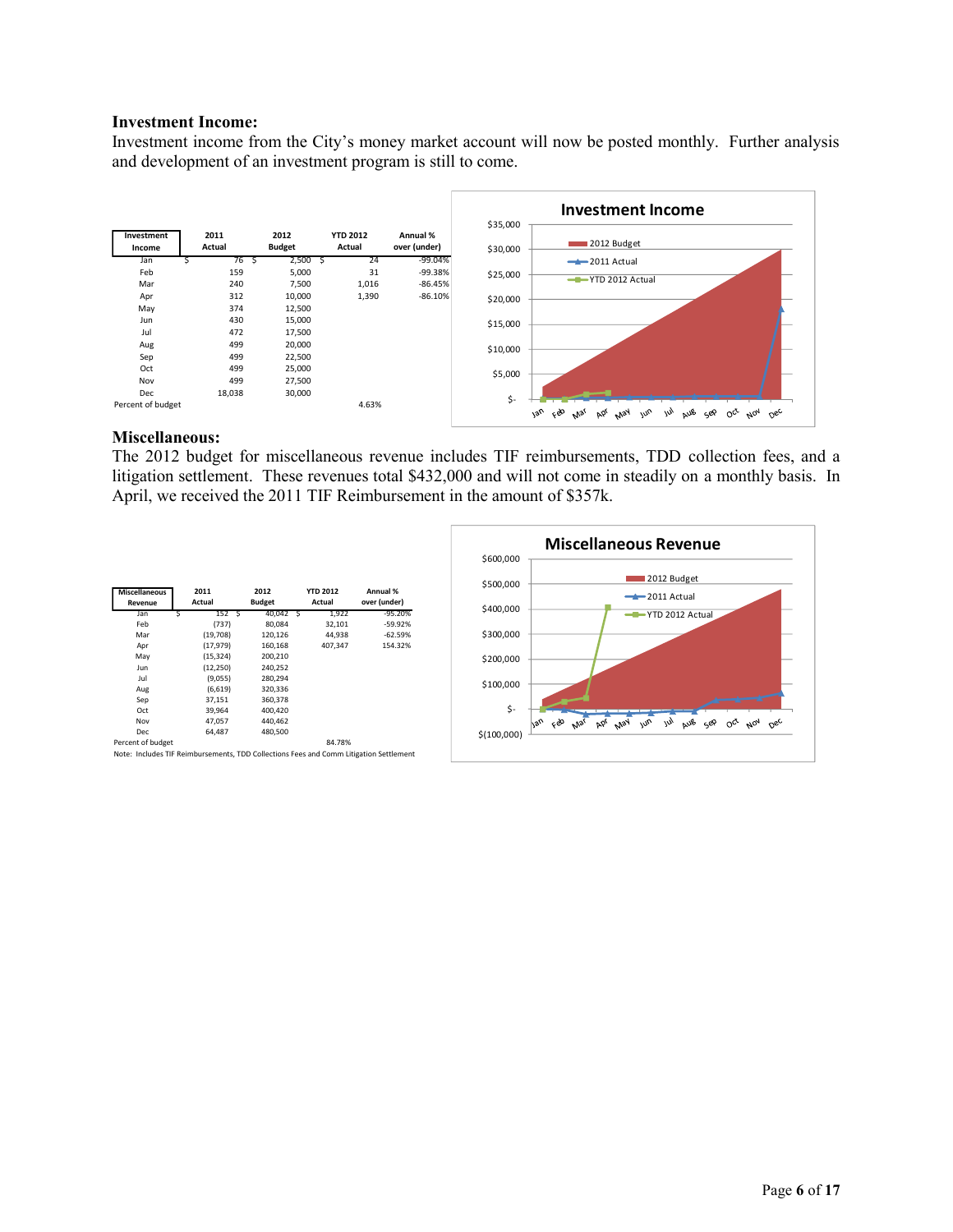## **Expenditures**

Total year to date General Fund expenditures through April 2012 are still slightly higher than April 2011 and are right on target at 33.25% of the 2012 budget. The following section provides detailed information for the City's General Fund expenditures.

### **Total Expenditures:**



## **Administration:**

Administration department expenditures in 2012 will be higher than in 2011 because related Municipal Operating costs were moved to Administration in 2012. Year to date expenditures related to salaries are causing total expenditures to be higher than 2011 and the 2012 budget. This is due to a payout for a long term city employee that occurred in January. We will continue to monitor this department to make sure there are no budget problems that need to be addressed.

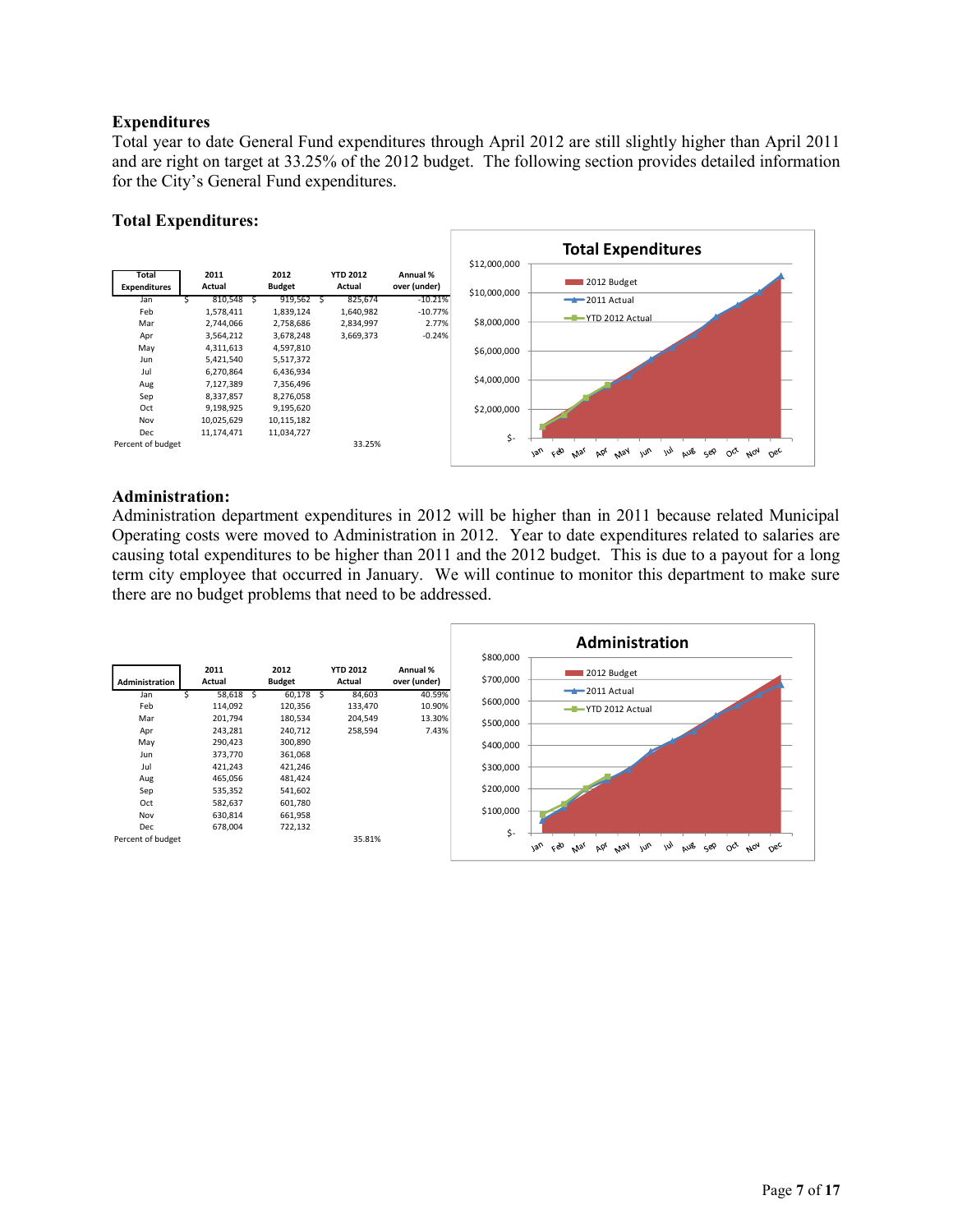## **Police:**

Police department expenditures in 2012 will be higher than in 2011 because related Municipal Operating costs were moved to Police in 2012. The Police department expenditures for April are right on target with the 2012 budget.



#### **Police Seizure Funds:**

An accounting change was made in April to create a separate division in the General Fund for budgeting and expending police seizure funds. Previously, these expenditures were posted against the seized property revenue account. This resulted in difficulty in reporting actual revenue and expenditures related to the seizure funds and these expenditures were not being properly budgeted. In the future, the police department will budget for the use of seizure funds each year during the budget process. Later this year, a budget amendment will be submitted to budget for the expenditure of seizure funds in 2012.

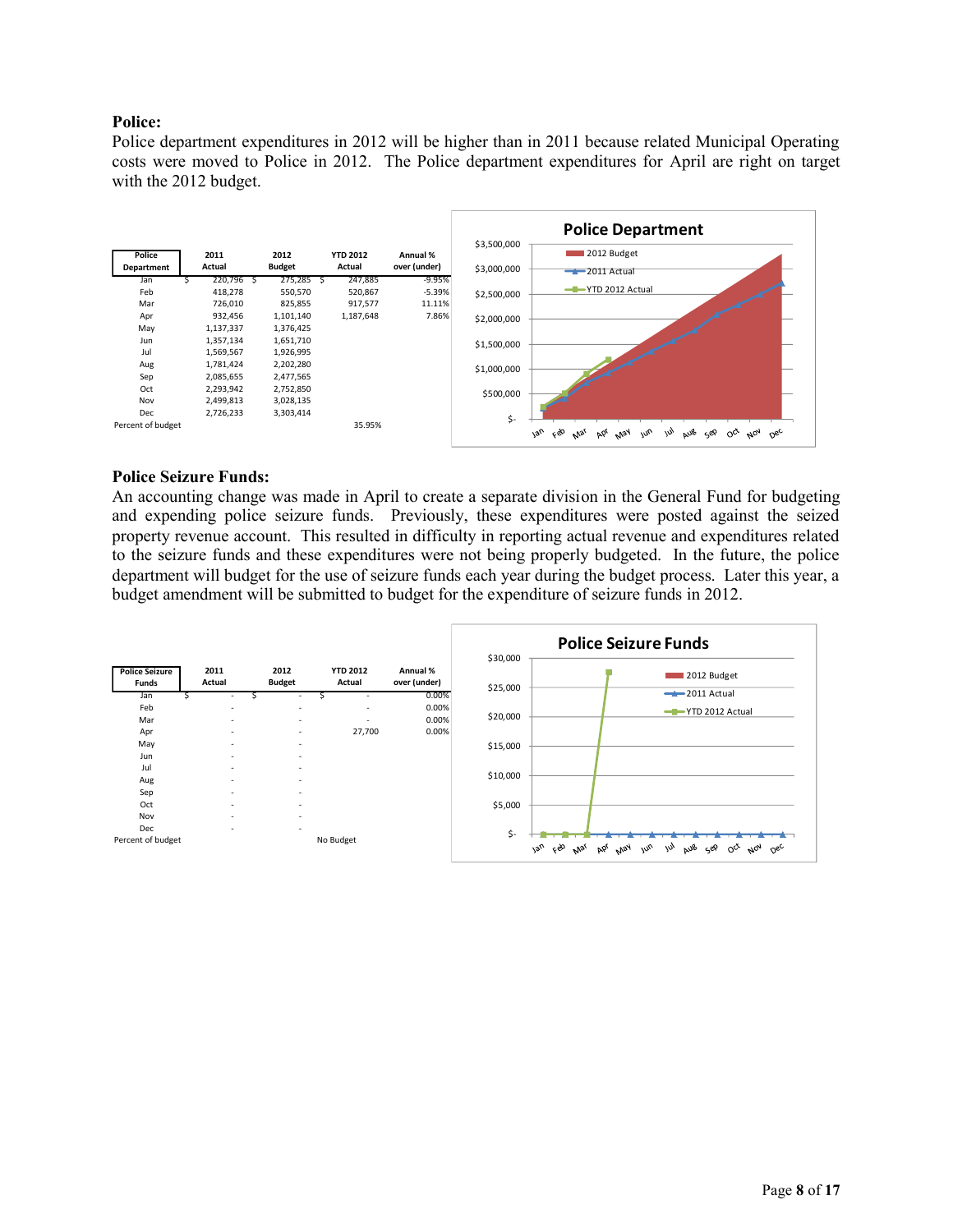## **Fire:**

Fire department expenditures in 2012 will be higher than in 2011 because related Municipal Operating costs were moved to Fire in 2012. The Fire department expenditures for April are right on target with the 2012 budget.



#### **Public Works:**

Public Works department expenditures in 2012 will be higher than in 2011 because related Municipal Operating costs were moved to Public Works in 2012. The Public Works department expenditures for April are right on target with the 2012 budget.

|                                   |                |                       |                           |                          |                            | <b>Public Works Department</b>                                                                                         |
|-----------------------------------|----------------|-----------------------|---------------------------|--------------------------|----------------------------|------------------------------------------------------------------------------------------------------------------------|
| <b>Public Works</b><br>Department | 2011<br>Actual | 2012<br><b>Budget</b> | <b>YTD 2012</b><br>Actual | Annual %<br>over (under) | \$2,000,000<br>\$1,800,000 | 2012 Budget<br>$-2011$ Actual                                                                                          |
| Jan                               | 56,852         | 146,272               | 107,292                   | $-26.65%$                | \$1,600,000                |                                                                                                                        |
| Feb                               | 117,845        | 292,544               | 215,991                   | $-26.17%$                | \$1,400,000                | -T-YTD 2012 Actual                                                                                                     |
| Mar                               | 198,397        | 438,816               | 391,558                   | $-10.77%$                |                            |                                                                                                                        |
| Apr                               | 254,672        | 585,088               | 514,480                   | $-12.07%$                | \$1,200,000                |                                                                                                                        |
| May                               | 310,425        | 731,360               |                           |                          | \$1,000,000                |                                                                                                                        |
| Jun                               | 368,547        | 877,632               |                           |                          |                            |                                                                                                                        |
| Jul                               | 424,901        | 1,023,904             |                           |                          | \$800,000                  |                                                                                                                        |
| Aug                               | 479,858        | 1,170,176             |                           |                          | \$600,000                  |                                                                                                                        |
| Sep                               | 560,052        | 1,316,448             |                           |                          |                            |                                                                                                                        |
| Oct                               | 614,558        | 1,462,720             |                           |                          | \$400,000                  |                                                                                                                        |
| Nov                               | 674,571        | 1,608,992             |                           |                          | \$200,000                  |                                                                                                                        |
| Dec                               | 729,294        | 1,755,262             |                           |                          | \$-                        |                                                                                                                        |
| Percent of budget                 |                |                       | 29.31%                    |                          |                            | ceo<br>$v_{\alpha_U}$<br><b>May</b><br>$\omega_{\nu}$<br>m<br>aus<br>Sep<br>$A_{07}$<br>Þόι<br>$O^{c^k}$<br>Mai<br>nec |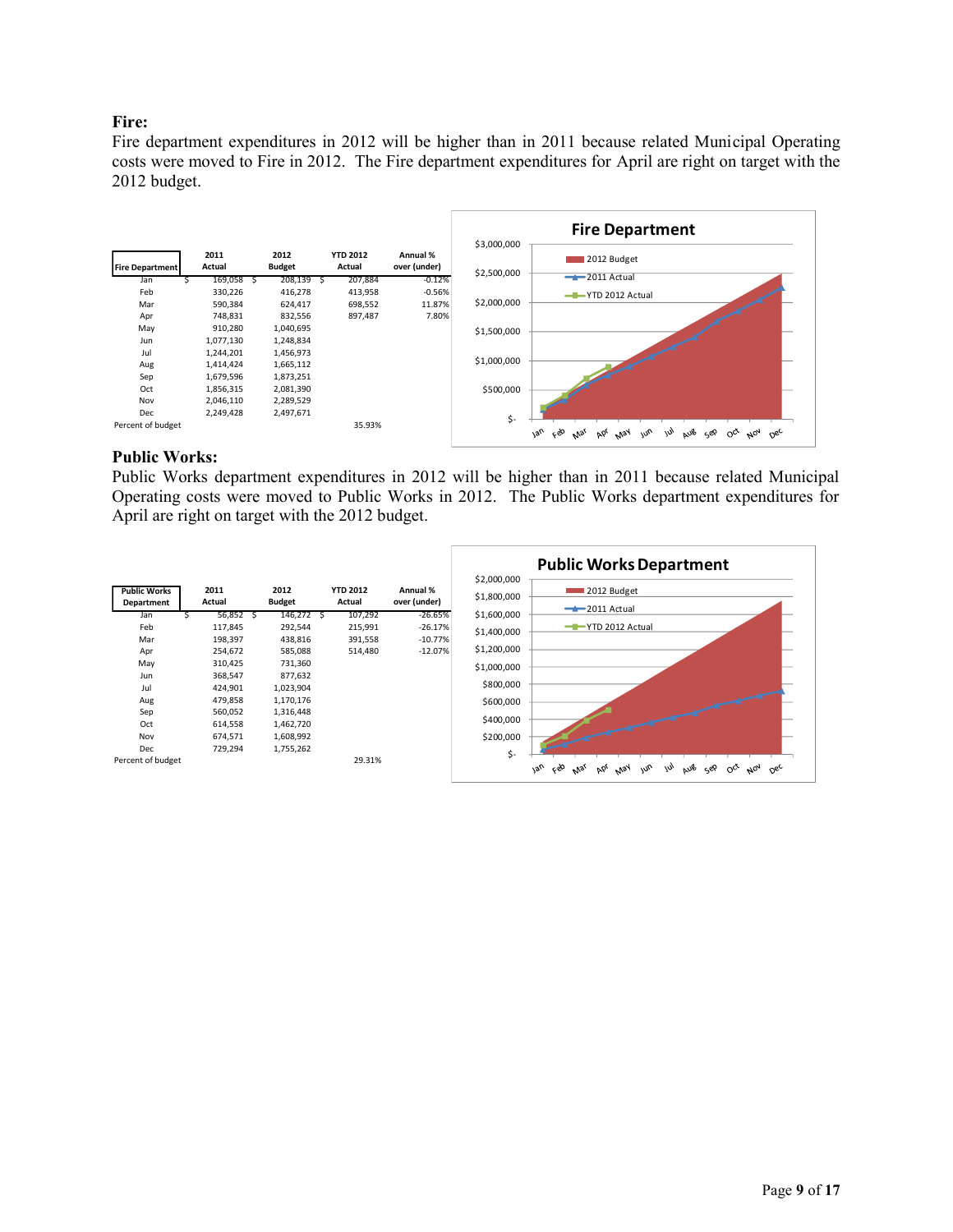#### **Planning and Development:**

Planning and Development department expenditures in 2012 will be higher than in 2011 because related Municipal Operating costs were moved to Planning and Development in 2012. The Planning and Development department expenditures for April are right on target with the 2012 budget.



## **Sanitation:**

Sanitation department expenditures for April are right on target with the 2012 budget.



## **Community Services:**

Community Services expenditures fluctuate from month to month depending upon activities such as the Brentwood Days festival and other community events. The Community Services expenditures for April are below the 2012 budget at 26.37%.

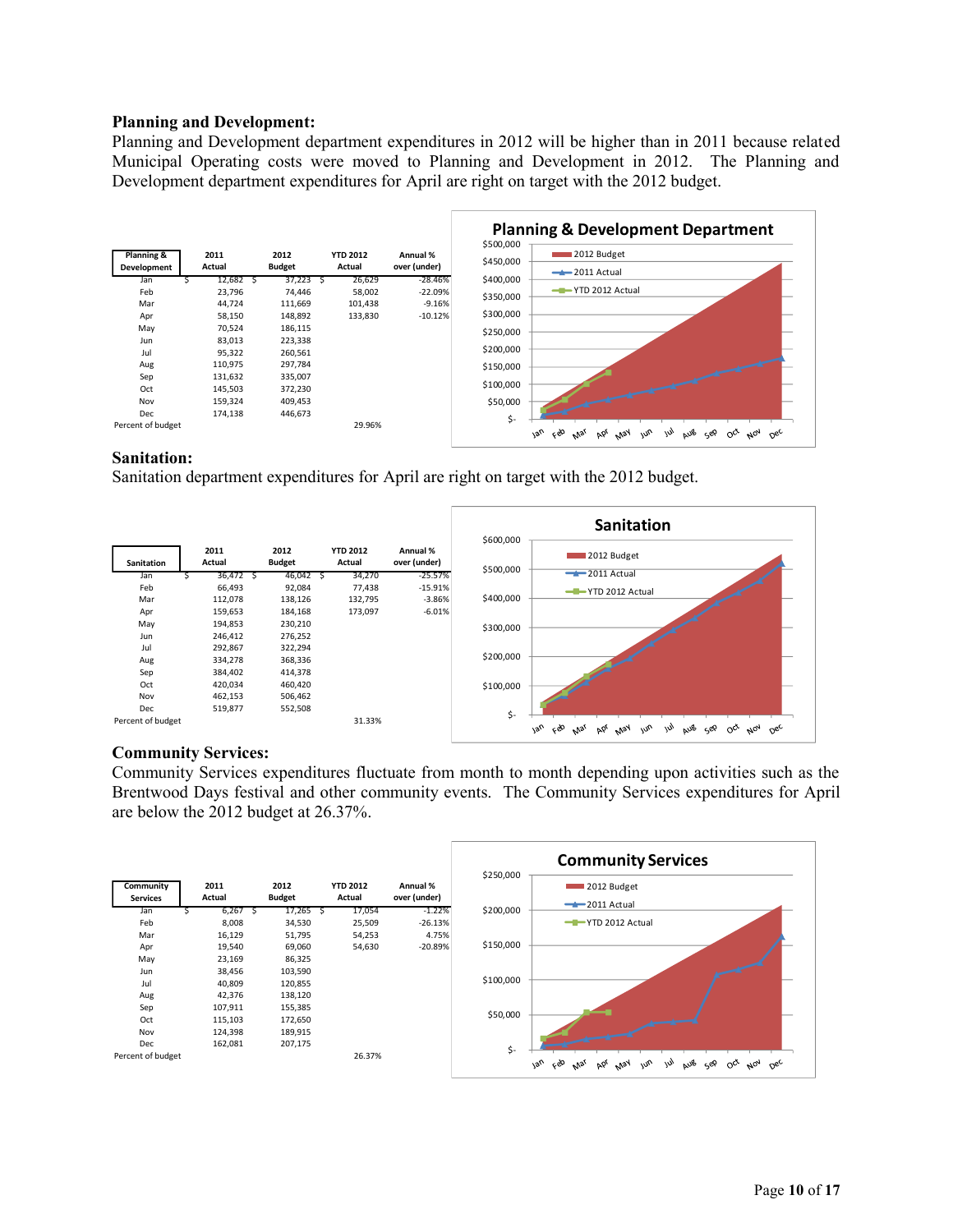## **Legislative:**

Legislative department expenditures in 2012 will be higher than in 2011 because related Municipal Operating costs were moved to Legislative in 2012. The Legislative department expenditures for April are right on target with the 2012 budget.



## **Judicial:**

Judicial department expenditures in 2012 will be higher than in 2011 because related Municipal Operating costs were moved to Judicial in 2012. The Judicial department expenditures for April are below the 2012 budget at 27.80%.



## **Municipal Operating:**

Municipal Operating expenditures in 2012 will be much less than in 2011 because many Municipal Operating costs related to specific departments were moved to those departments in 2012. The Municipal Operating expenditures for April are below the 2012 budget at 26.30%.

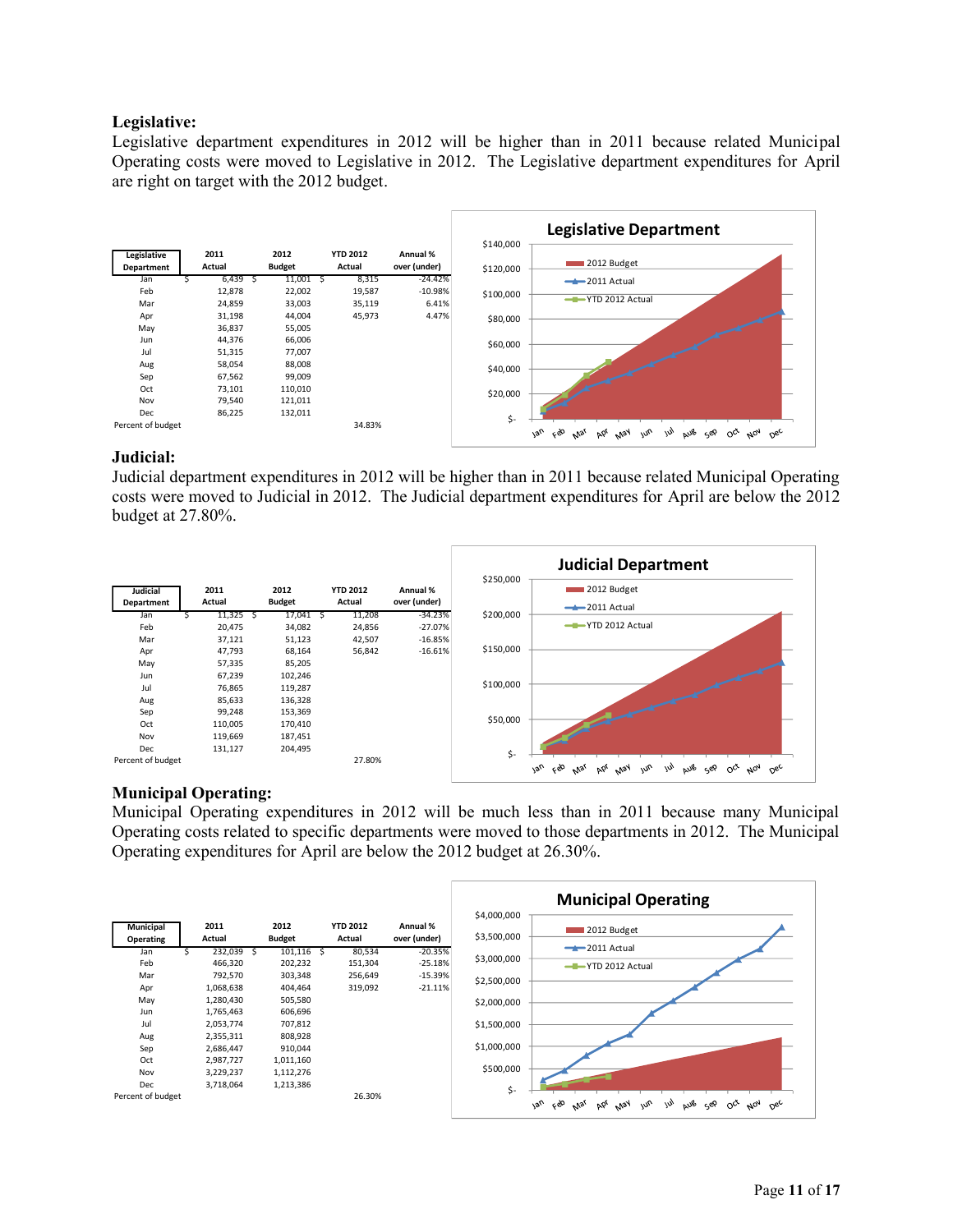## **OTHER CITY FUNDS**

#### **Police and Fire Pension Fund**

|                                                                              |                 |              | <b>City of Brentwood</b>                                                   |    |               |   |                     |  |
|------------------------------------------------------------------------------|-----------------|--------------|----------------------------------------------------------------------------|----|---------------|---|---------------------|--|
|                                                                              |                 |              | <b>Police and Fire Pension Fund Financial Position</b><br>2012 Budget Year |    |               |   |                     |  |
|                                                                              |                 |              |                                                                            |    |               |   |                     |  |
|                                                                              |                 |              | <b>Police and Fire Pension Fund Summary</b>                                |    |               |   |                     |  |
|                                                                              |                 |              |                                                                            |    | \$ Difference |   | W/Beginning         |  |
| Month                                                                        | Revenues        | Expenditures |                                                                            |    | Over (Under)  |   | <b>Fund Balance</b> |  |
|                                                                              |                 |              |                                                                            |    |               | S | 24,756,000          |  |
| January                                                                      | \$<br>18,714 \$ |              |                                                                            | \$ | 18,714        |   | 24,774,714          |  |
| February                                                                     | 1,109,640       |              | 192,139                                                                    |    | 917,501       |   | 25,692,215          |  |
| March                                                                        | 666,534         |              | 90,530                                                                     |    | 576,004       |   | 26,268,219          |  |
| April                                                                        | 336,505         |              | 84,639                                                                     |    | 251,866       |   | 26,520,085          |  |
| May                                                                          |                 |              |                                                                            |    |               |   | 26,520,085          |  |
| June                                                                         |                 |              |                                                                            |    |               |   | 26,520,085          |  |
| July                                                                         |                 |              |                                                                            |    |               |   | 26,520,085          |  |
| August                                                                       |                 |              |                                                                            |    |               |   | 26,520,085          |  |
| September                                                                    |                 |              |                                                                            |    |               |   | 26,520,085          |  |
| October                                                                      |                 |              |                                                                            |    |               |   | 26,520,085          |  |
| November                                                                     |                 |              |                                                                            |    |               |   | 26,520,085          |  |
| December                                                                     |                 |              |                                                                            |    |               |   | 26,520,085          |  |
| Totals                                                                       | 2,131,393       | Ŝ            | 367,308                                                                    | Ŝ  | 1,764,085     |   |                     |  |
|                                                                              |                 |              |                                                                            |    |               |   |                     |  |
|                                                                              |                 |              |                                                                            |    |               |   |                     |  |
| * Beginning fund balance at 01/01/2012 is preliminary and subject to change. |                 |              |                                                                            |    |               |   |                     |  |
|                                                                              |                 |              |                                                                            |    |               |   |                     |  |

The Police and Fire Pension Fund is presented for information purposes only. The Police and Firefighters Pension Plan Board of Trustees oversees this fund. The Police and Fire Pension Fund activity for February was posted in March. There have been significant increases in market value of the pension fund investments which is reflected as revenue to the fund. There were no retirement payouts in April so expenditures were more in line with 2011. However, we are still tracking well above the 2012 budget.

| <b>Police and Fire</b><br>Pension |   | 2011<br>Actual | 2012<br><b>Budget</b> | <b>YTD 2012</b><br>Actual | Annual %<br>over (under) |
|-----------------------------------|---|----------------|-----------------------|---------------------------|--------------------------|
| Jan                               | Ś | $25.526$ S     | 58.075 \$             | 18.714                    | $-67.78%$                |
| Feb                               |   | 341.941        | 116,150               | 1,128,354                 | 871.46%                  |
| Mar                               |   | 761.347        | 174.225               | 1.794.888                 | 930.21%                  |
| Apr                               |   | 710.157        | 232,300               | 2.131.393                 | 817.52%                  |
| May                               |   | 1,265,356      | 290.375               |                           |                          |
| Jun                               |   | 1.244.868      | 348,450               |                           |                          |
| Jul                               |   | 998.384        | 406.525               |                           |                          |
| Aug                               |   | 766.870        | 464.600               |                           |                          |
| Sep                               |   | (32, 717)      | 522,675               |                           |                          |
| Oct                               |   | (941, 684)     | 580,750               |                           |                          |
| Nov                               |   | 1.464.812      | 1,816,113             |                           |                          |
| <b>Dec</b>                        |   | 1.192.021      | 1.874.183             |                           |                          |
| Percent of budget                 |   |                |                       | 113.72%                   |                          |





Note: Fluctuations are due to changes in investment market values from month to month.

| <b>Police and Fire</b><br>Pension | 2011<br>Actual | 2012<br><b>Budget</b> | <b>YTD 2012</b><br>Actual | Annual %<br>over (under) |
|-----------------------------------|----------------|-----------------------|---------------------------|--------------------------|
| Jan                               | ۰              | S<br>۰                | $\overline{\phantom{a}}$  | #DIV/0!                  |
| Feb                               | 74.752         | 64.545                | 192,139                   | 197.68%                  |
| Mar                               | 273,181        | 129.090               | 282,669                   | 118.97%                  |
| Apr                               | 344.646        | 193.635               | 367.308                   | 89.69%                   |
| May                               | 426.841        | 258.180               |                           |                          |
| Jun                               | 510.619        | 322.725               |                           |                          |
| Jul                               | 663,475        | 387.270               |                           |                          |
| Aug                               | 2,750,571      | 451.815               |                           |                          |
| Sep                               | 2,933,593      | 516.360               |                           |                          |
| Oct                               | 3,017,637      | 580,905               |                           |                          |
| Nov                               | 3.094.675      | 645.450               |                           |                          |
| Dec.                              | 1,302,519      | 710.000               |                           |                          |
| Percent of budget                 |                |                       | 51.73%                    |                          |

Note: Large fluctuations in 2011 relate to an error in Aug. 2011 corrected in Dec. 2011 (\$2 mil)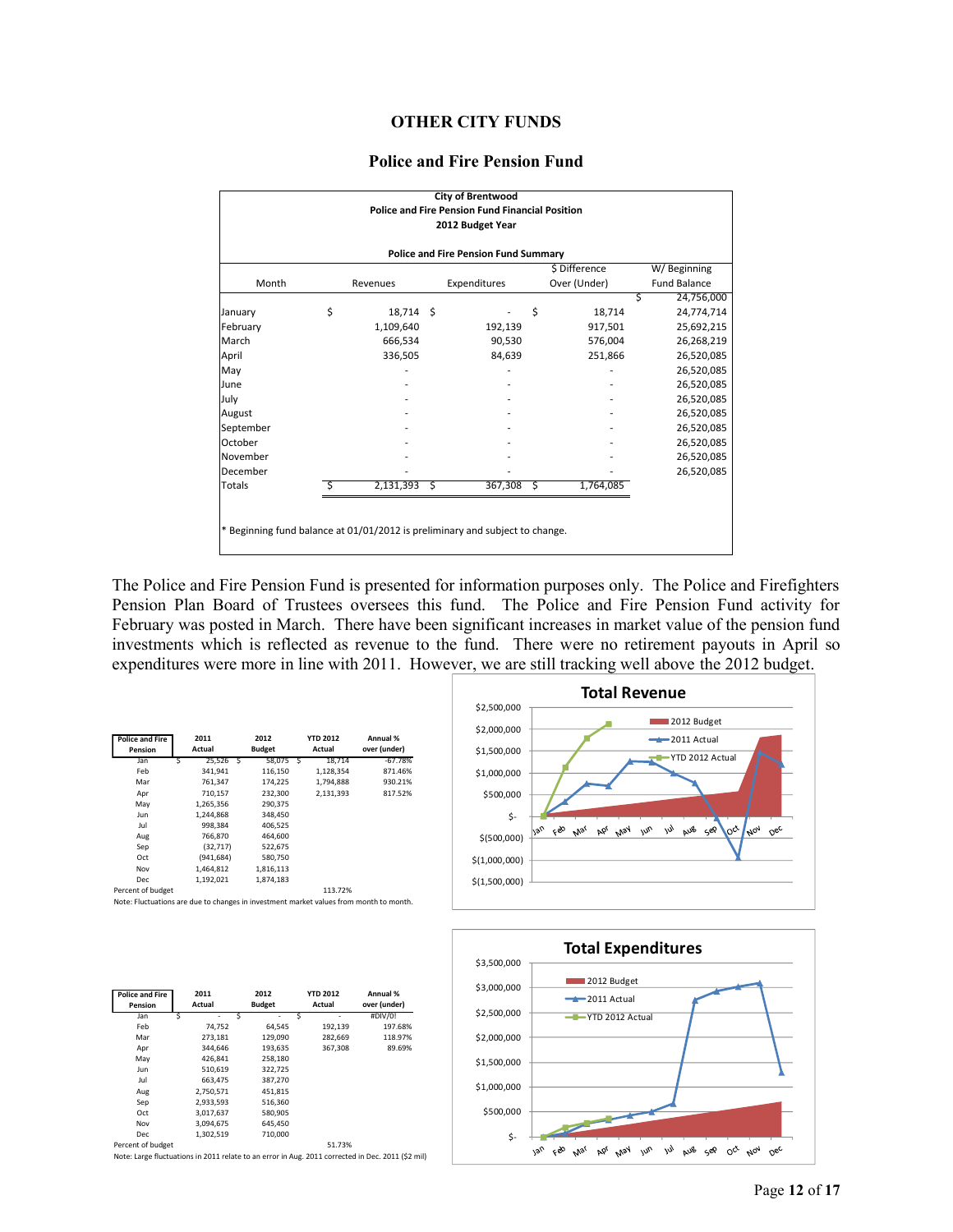## **Library Fund**

|                                                                              | <b>City of Brentwood</b><br><b>Library Fund Financial Position</b><br>2012 Budget Year |            |   |              |    |               |                     |  |  |
|------------------------------------------------------------------------------|----------------------------------------------------------------------------------------|------------|---|--------------|----|---------------|---------------------|--|--|
| <b>Library Fund Summary</b>                                                  |                                                                                        |            |   |              |    |               |                     |  |  |
|                                                                              |                                                                                        |            |   |              |    | \$ Difference | W/Beginning         |  |  |
| Month                                                                        |                                                                                        | Revenues   |   | Expenditures |    | Over (Under)  | <b>Fund Balance</b> |  |  |
|                                                                              |                                                                                        |            |   |              |    | S             | 342,071             |  |  |
| January                                                                      | \$                                                                                     | $2,930$ \$ |   | 16,817 \$    |    | (13, 887)     | 328,184             |  |  |
| February                                                                     |                                                                                        | 1,983      |   | 34,379       |    | (32, 396)     | 295,788             |  |  |
| March                                                                        |                                                                                        | 864        |   | 60,528       |    | (59, 664)     | 236,124             |  |  |
| April                                                                        |                                                                                        | 1,207      |   | 28,503       |    | (27, 296)     | 208,828             |  |  |
| May                                                                          |                                                                                        |            |   |              |    |               | 208,828             |  |  |
| June                                                                         |                                                                                        |            |   |              |    |               | 208,828             |  |  |
| July                                                                         |                                                                                        |            |   |              |    |               | 208,828             |  |  |
| August                                                                       |                                                                                        |            |   |              |    |               | 208,828             |  |  |
| September                                                                    |                                                                                        |            |   |              |    |               | 208,828             |  |  |
| October                                                                      |                                                                                        |            |   |              |    |               | 208,828             |  |  |
| November                                                                     |                                                                                        |            |   |              |    |               | 208,828             |  |  |
| December                                                                     |                                                                                        |            |   |              |    |               | 208,828             |  |  |
| <b>Totals</b>                                                                |                                                                                        | 6,984      | Ŝ | 140,227      | Ŝ. | (133, 243)    |                     |  |  |
| * Beginning fund balance at 01/01/2012 is preliminary and subject to change. |                                                                                        |            |   |              |    |               |                     |  |  |

The Library Fund is presented for information purposes only. The Library Board oversees the operations of the Library.

|                   |   | 2011    |   | 2012          |   | <b>YTD 2012</b> | Annual %     |
|-------------------|---|---------|---|---------------|---|-----------------|--------------|
| Library           |   | Actual  |   | <b>Budget</b> |   | Actual          | over (under) |
| Jan               | S | 1,519   | Ś | 3,159         | Ś | 2,930           | $-7.25%$     |
| Feb               |   | 2,242   |   | 6,318         |   | 4,913           | $-22.24%$    |
| Mar               |   | 3,596   |   | 9,477         |   | 5,777           | $-39.04%$    |
| Apr               |   | 4,751   |   | 12,636        |   | 6,984           | $-44.73%$    |
| May               |   | 6,027   |   | 15,795        |   |                 |              |
| Jun               |   | 9,599   |   | 18,954        |   |                 |              |
| Jul               |   | 12,605  |   | 22,113        |   |                 |              |
| Aug               |   | 13,940  |   | 25,272        |   |                 |              |
| Sep               |   | 15,378  |   | 28,431        |   |                 |              |
| Oct               |   | 17,200  |   | 31,590        |   |                 |              |
| Nov               |   | 451,575 |   | 467,857       |   |                 |              |
| Dec               |   | 461,307 |   | 471,010       |   |                 |              |
| Percent of budget |   |         |   |               |   | 1.48%           |              |





|                   | 2011        |   | 2012          |   | <b>YTD 2012</b> | Annual %     |
|-------------------|-------------|---|---------------|---|-----------------|--------------|
| Library           | Actual      |   | <b>Budget</b> |   | Actual          | over (under) |
| Jan               | 33,270<br>Ś | S | 38,018        | Ś | 16,817          | $-55.77%$    |
| Feb               | 61,496      |   | 76,036        |   | 51,196          | $-32.67%$    |
| Mar               | 118,289     |   | 114,054       |   | 111,724         | $-2.04%$     |
| Apr               | 151,568     |   | 152,072       |   | 140,227         | $-7.79%$     |
| May               | 184,809     |   | 190,090       |   |                 |              |
| Jun               | 223,154     |   | 228,108       |   |                 |              |
| Jul               | 268,481     |   | 266,126       |   |                 |              |
| Aug               | 303,281     |   | 304.144       |   |                 |              |
| Sep               | 364,873     |   | 342,162       |   |                 |              |
| Oct               | 395,420     |   | 380,180       |   |                 |              |
| Nov               | 424,161     |   | 418,198       |   |                 |              |
| Dec               | 466,653     |   | 456,210       |   |                 |              |
| Percent of budget |             |   |               |   | 30.74%          |              |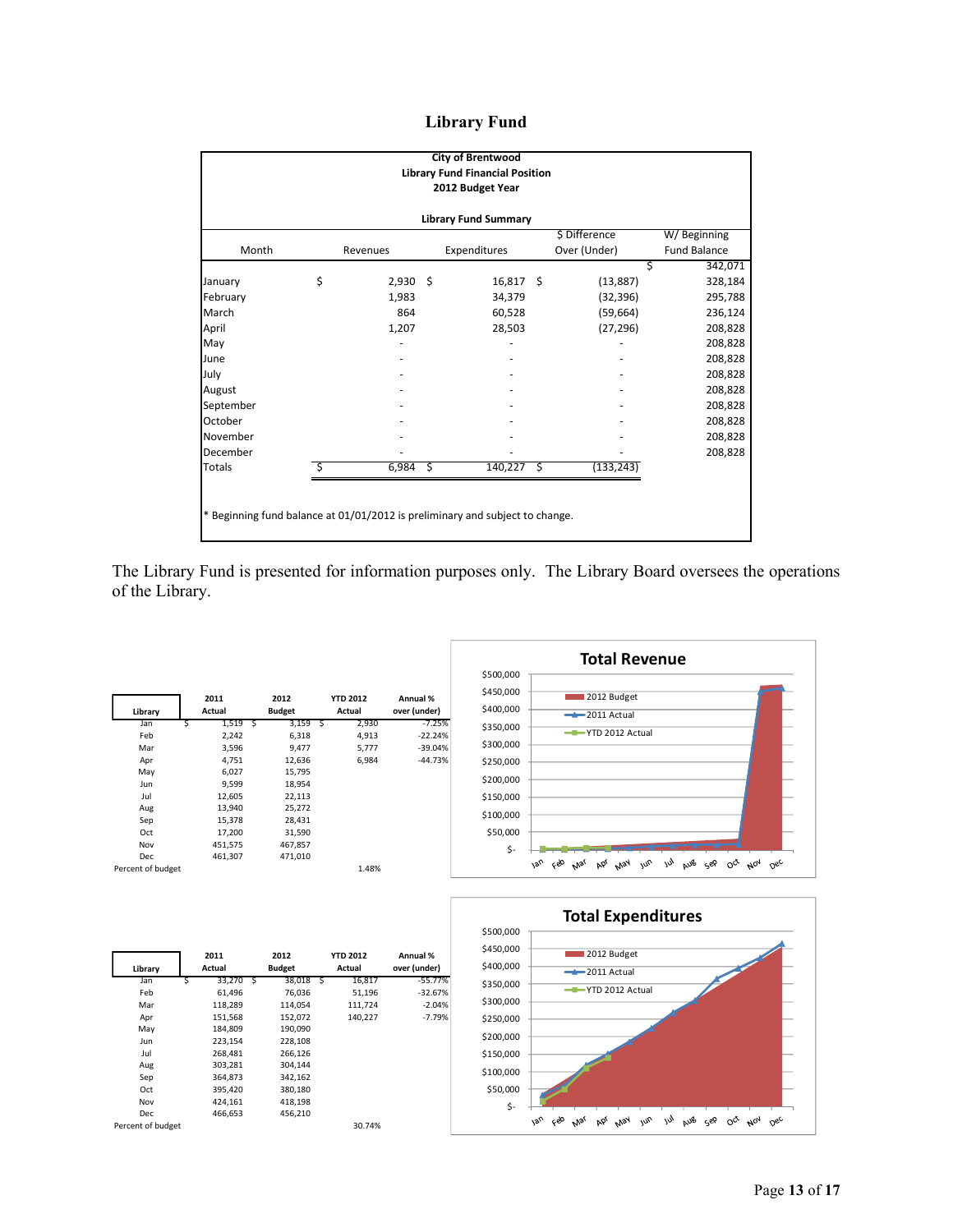|  | <b>Capital Improvements Fund</b> |  |
|--|----------------------------------|--|
|--|----------------------------------|--|

| <b>City of Brentwood</b>                                                     |    |            |    |              |      |              |   |                     |  |  |
|------------------------------------------------------------------------------|----|------------|----|--------------|------|--------------|---|---------------------|--|--|
| <b>Capital Improvements Fund Financial Position</b>                          |    |            |    |              |      |              |   |                     |  |  |
| 2012 Budget Year                                                             |    |            |    |              |      |              |   |                     |  |  |
| <b>Capital Improvements Fund Summary</b>                                     |    |            |    |              |      |              |   |                     |  |  |
| \$ Difference<br>W/Beginning                                                 |    |            |    |              |      |              |   |                     |  |  |
| Month                                                                        |    | Revenues   |    | Expenditures |      | Over (Under) |   | <b>Fund Balance</b> |  |  |
|                                                                              |    |            |    |              |      |              | Ś | 1,908,492           |  |  |
| January                                                                      | \$ | 171,303 \$ |    | 298,418 \$   |      | (127, 115)   |   | 1,781,377           |  |  |
| February                                                                     |    | 119,764    |    | 18,644       |      | 101,120      |   | 1,882,497           |  |  |
| March                                                                        |    | 256,103    |    | 260,588      |      | (4, 485)     |   | 1,878,012           |  |  |
| April                                                                        |    | 182,068    |    | 15,532       |      | 166,536      |   | 2,044,548           |  |  |
| May                                                                          |    |            |    |              |      |              |   | 2,044,548           |  |  |
| June                                                                         |    |            |    |              |      |              |   | 2,044,548           |  |  |
| July                                                                         |    |            |    |              |      |              |   | 2,044,548           |  |  |
| August                                                                       |    |            |    |              |      |              |   | 2,044,548           |  |  |
| September                                                                    |    |            |    |              |      |              |   | 2,044,548           |  |  |
| October                                                                      |    |            |    |              |      |              |   | 2,044,548           |  |  |
| November                                                                     |    |            |    |              |      |              |   | 2,044,548           |  |  |
| December                                                                     |    |            |    |              |      |              |   | 2,044,548           |  |  |
| <b>Totals</b>                                                                |    | 729,238    | ्ड | 593,182      | - \$ | 136,056      |   |                     |  |  |
|                                                                              |    |            |    |              |      |              |   |                     |  |  |
|                                                                              |    |            |    |              |      |              |   |                     |  |  |
| * Beginning fund balance at 01/01/2012 is preliminary and subject to change. |    |            |    |              |      |              |   |                     |  |  |
|                                                                              |    |            |    |              |      |              |   |                     |  |  |

Revenue for the Capital Improvements fund includes Ad valorem taxes, sales tax, grant revenue and investment income. Sales tax revenue for the Capital Improvements fund is on target with the 2012 budget. All other revenue sources will be coming in at various times throughout the year. The Capital Improvements expenditures are below 2011 and the 2012 budget. However, expenditures on a monthly basis will be high or low based on purchasing and construction activity.

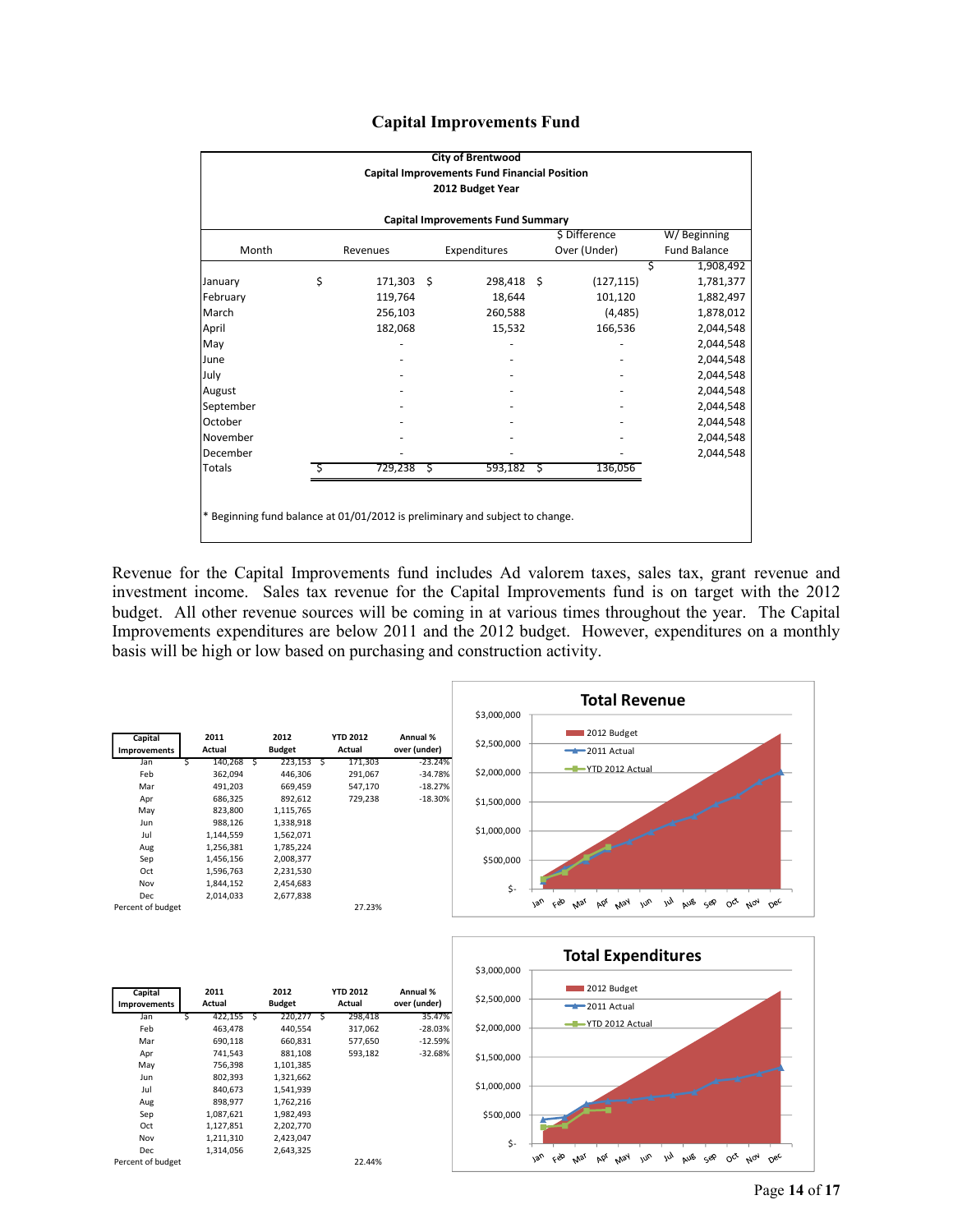| <b>City of Brentwood</b>                                                     |    |              |  |              |    |              |                     |  |  |  |
|------------------------------------------------------------------------------|----|--------------|--|--------------|----|--------------|---------------------|--|--|--|
| Storm Water and Park Improvements Fund Financial Position                    |    |              |  |              |    |              |                     |  |  |  |
| 2012 Budget Year                                                             |    |              |  |              |    |              |                     |  |  |  |
| Storm Water and Park Improvements Fund Summary                               |    |              |  |              |    |              |                     |  |  |  |
| \$ Difference<br>W/Beginning                                                 |    |              |  |              |    |              |                     |  |  |  |
| Month                                                                        |    | Revenues     |  | Expenditures |    | Over (Under) | <b>Fund Balance</b> |  |  |  |
|                                                                              |    |              |  |              |    |              | Ś<br>1,272,876      |  |  |  |
| January                                                                      | \$ | 204,435 \$   |  | 242,399 \$   |    | (37, 964)    | 1,234,912           |  |  |  |
| February                                                                     |    | 138,852      |  | 87,629       |    | 51,223       | 1,286,135           |  |  |  |
| March                                                                        |    | 270,416      |  | 109,782      |    | 160,634      | 1,446,769           |  |  |  |
| April                                                                        |    | 216,045      |  | 100,554      |    | 115,491      | 1,562,260           |  |  |  |
| May                                                                          |    |              |  |              |    |              | 1,562,260           |  |  |  |
| June                                                                         |    |              |  |              |    |              | 1,562,260           |  |  |  |
| July                                                                         |    |              |  |              |    |              | 1,562,260           |  |  |  |
| August                                                                       |    |              |  |              |    |              | 1,562,260           |  |  |  |
| September                                                                    |    |              |  |              |    |              | 1,562,260           |  |  |  |
| October                                                                      |    |              |  |              |    |              | 1,562,260           |  |  |  |
| November                                                                     |    |              |  |              |    |              | 1,562,260           |  |  |  |
| December                                                                     |    |              |  |              |    |              | 1,562,260           |  |  |  |
| <b>Totals</b>                                                                | Ś. | $829,748$ \$ |  | 540,364      | ్త | 289,384      |                     |  |  |  |
|                                                                              |    |              |  |              |    |              |                     |  |  |  |
|                                                                              |    |              |  |              |    |              |                     |  |  |  |
| * Beginning fund balance at 01/01/2012 is preliminary and subject to change. |    |              |  |              |    |              |                     |  |  |  |
|                                                                              |    |              |  |              |    |              |                     |  |  |  |

#### **Storm water & Park Improvements Fund**

Revenue for the Storm water and Parks Improvements fund includes Ad valorem taxes, sales tax, and investment income. Sales tax revenue is on target with the 2012 budget. Expenditures continue to be below 2011 and the 2012 budget even though the final debt service payment paid in January for the 1993 general obligations bonds was higher than budget as noted in previous reports.





| Storm Water & |        | 2011      |               | 2012      |    | <b>YTD 2012</b> | Annual %     |  |
|---------------|--------|-----------|---------------|-----------|----|-----------------|--------------|--|
| Park          | Actual |           | <b>Budget</b> |           |    | Actual          | over (under) |  |
| Jan           | Ś      | 176,846   | S             | 152,508   | ్వ | 242,399         | 58.94%       |  |
| Feb           |        | 280,790   |               | 305.016   |    | 330,028         | 8.20%        |  |
| Mar           |        | 454.833   |               | 457,524   |    | 439,810         | $-3.87%$     |  |
| Apr           |        | 566.451   |               | 610.032   |    | 540.364         | $-11.42%$    |  |
| May           |        | 656,557   |               | 762,540   |    |                 |              |  |
| Jun           |        | 821,445   |               | 915,048   |    |                 |              |  |
| Jul           |        | 965,107   |               | 1,067,556 |    |                 |              |  |
| Aug           |        | 1,069,699 |               | 1.220.064 |    |                 |              |  |
| Sep           |        | 1,262,315 |               | 1,372,572 |    |                 |              |  |
| Oct           |        | 1,360,449 |               | 1,525,080 |    |                 |              |  |
| Nov           |        | 1,459,535 |               | 1,677,588 |    |                 |              |  |
| Dec           |        | 1.630.643 |               | 1,830,094 |    |                 |              |  |

Percent of budget 29.53%

Page **15** of **17**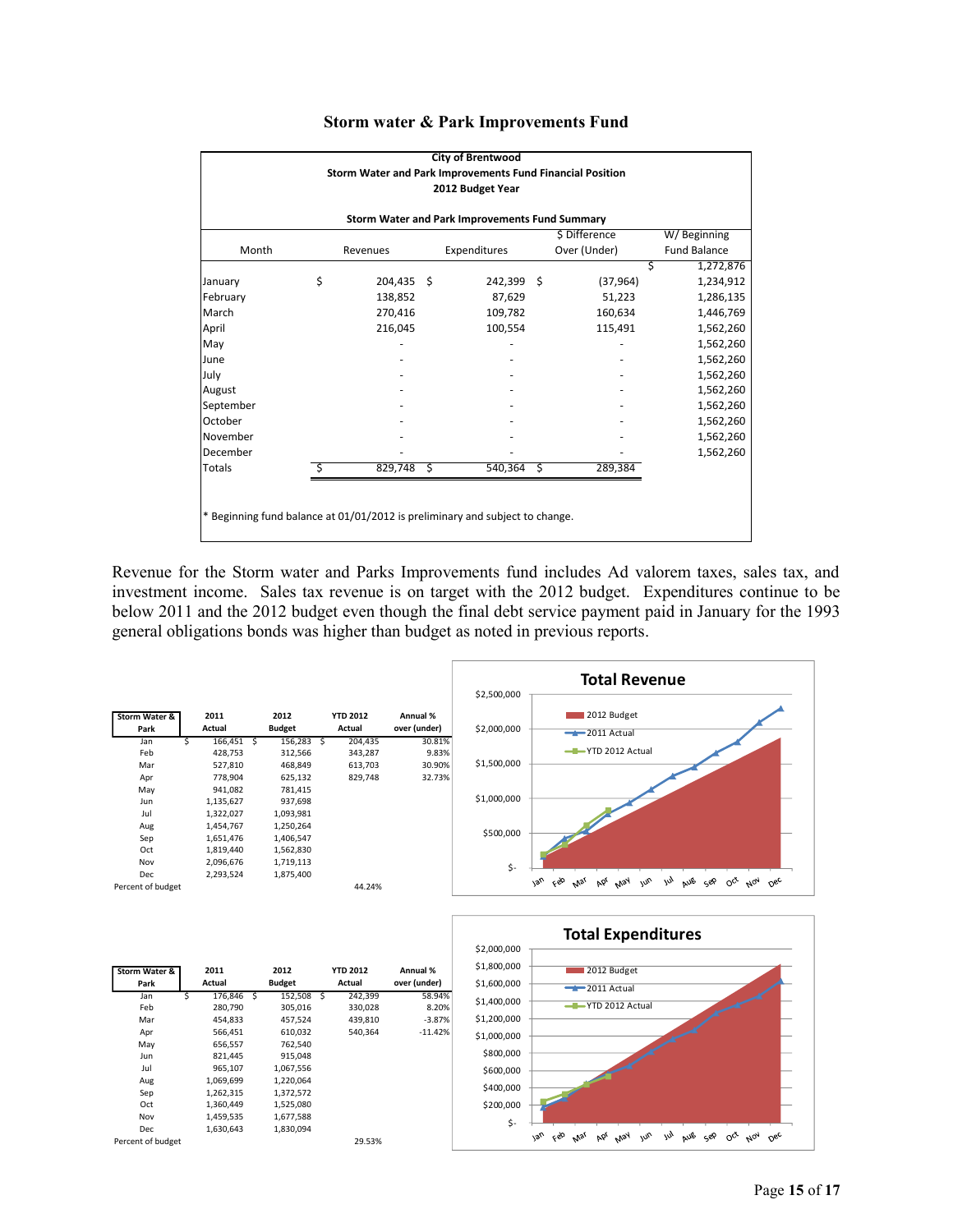|  | <b>Sewer Improvements Fund</b> |  |
|--|--------------------------------|--|
|--|--------------------------------|--|

| <b>City of Brentwood</b>                                                     |    |             |  |              |  |              |                     |  |  |  |
|------------------------------------------------------------------------------|----|-------------|--|--------------|--|--------------|---------------------|--|--|--|
| Sewer Improvements Fund Financial Position<br>2012 Budget Year               |    |             |  |              |  |              |                     |  |  |  |
| Sewer Improvement Fund Summary                                               |    |             |  |              |  |              |                     |  |  |  |
| \$ Difference<br>W/Beginning                                                 |    |             |  |              |  |              |                     |  |  |  |
| Month                                                                        |    | Revenues    |  | Expenditures |  | Over (Under) | <b>Fund Balance</b> |  |  |  |
|                                                                              |    |             |  |              |  |              | 83,796<br>\$        |  |  |  |
| January                                                                      | \$ | 37,660 \$   |  | $10,530$ \$  |  | 27,130       | 110,926             |  |  |  |
| February                                                                     |    | 1,425       |  | 7,929        |  | (6, 504)     | 104,422             |  |  |  |
| March                                                                        |    | 966         |  | 20,062       |  | (19,096)     | 85,326              |  |  |  |
| April                                                                        |    | 1,810       |  | 13,686       |  | (11, 876)    | 73,450              |  |  |  |
| May                                                                          |    |             |  |              |  |              | 73,450              |  |  |  |
| June                                                                         |    |             |  |              |  |              | 73,450              |  |  |  |
| July                                                                         |    |             |  |              |  |              | 73,450              |  |  |  |
| August                                                                       |    |             |  |              |  |              | 73,450              |  |  |  |
| September                                                                    |    |             |  |              |  |              | 73,450              |  |  |  |
| October                                                                      |    |             |  |              |  |              | 73,450              |  |  |  |
| November                                                                     |    |             |  |              |  |              | 73,450              |  |  |  |
| December                                                                     |    |             |  |              |  |              | 73,450              |  |  |  |
| Totals                                                                       | Ś  | $41,861$ \$ |  | $52,207$ \$  |  | (10, 346)    |                     |  |  |  |
|                                                                              |    |             |  |              |  |              |                     |  |  |  |
|                                                                              |    |             |  |              |  |              |                     |  |  |  |
|                                                                              |    |             |  |              |  |              |                     |  |  |  |
| * Beginning fund balance at 01/01/2012 is preliminary and subject to change. |    |             |  |              |  |              |                     |  |  |  |

The Sewer Improvements fund revenue and expenditures are on target with 2011 and the 2012 budget.







| Sewer<br><b>Improvements</b> |   | 2011<br>Actual |   | 2012<br><b>Budget</b> | <b>YTD 2012</b><br>Actual | Annual %<br>over (under) |
|------------------------------|---|----------------|---|-----------------------|---------------------------|--------------------------|
| Jan                          | S | 10,459         | Ŝ | $12,913$ \$           | 10,530                    | $-18.45%$                |
| Feb                          |   | 20,162         |   | 25,826                | 18,459                    | $-28.53%$                |
| Mar                          |   | 35,365         |   | 38,739                | 38,521                    | $-0.56%$                 |
| Apr                          |   | 49,197         |   | 51,652                | 52,207                    | 1.07%                    |
| May                          |   | 70,973         |   | 64,565                |                           |                          |
| Jun                          |   | 82,134         |   | 77,478                |                           |                          |
| Jul                          |   | 91,818         |   | 90,391                |                           |                          |
| Aug                          |   | 105,324        |   | 103.304               |                           |                          |
| Sep                          |   | 119,175        |   | 116,217               |                           |                          |
| Oct                          |   | 132,079        |   | 129,130               |                           |                          |
| Nov                          |   | 142,803        |   | 142,043               |                           |                          |
| Dec                          |   | 160,994        |   | 154,958               |                           |                          |
| Percent of budget            |   |                |   |                       | 33.69%                    |                          |